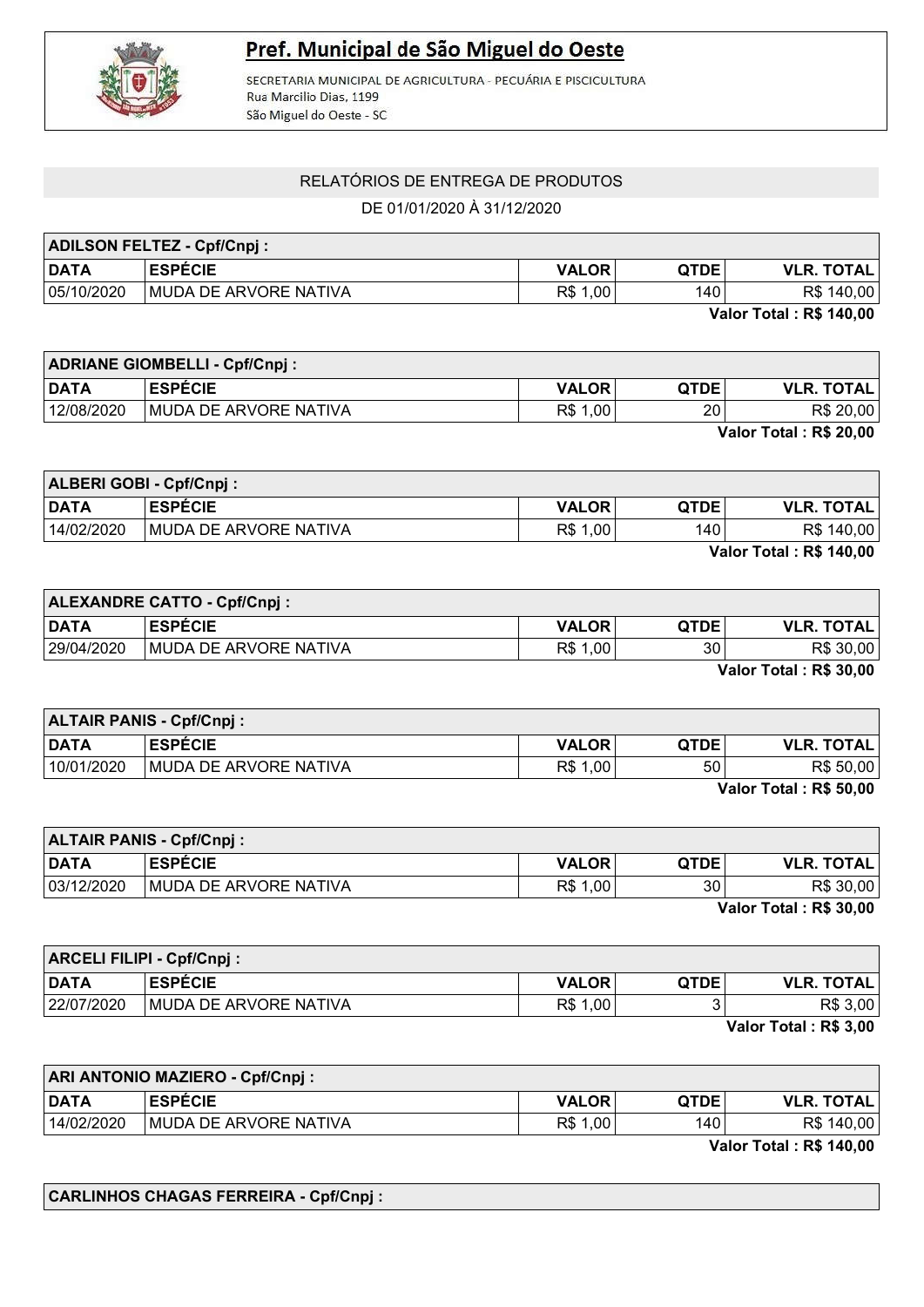| <b>DATA</b> | <b>FABRAIR</b><br>ヒしに                        | <b>OR</b><br>17 A       | QTDE<br>ч | -^ <del>-</del> ^'<br>VI R<br><b>AL</b> |
|-------------|----------------------------------------------|-------------------------|-----------|-----------------------------------------|
| 27/02/2020  | <b>NATIVA</b><br><b>MUDA</b><br>ARVORE<br>DЕ | R\$<br>.00 <sub>1</sub> | 50        | DФ<br>50,00<br>¬ა                       |

Valor Total : R\$ 50,00

 $\overline{\phantom{0}}$ 

| <b>CARLOS FINN - Cpf/Cnpj:</b> |                               |              |             |                                      |
|--------------------------------|-------------------------------|--------------|-------------|--------------------------------------|
| <b>DATA</b>                    | <b>ESPECIE</b>                | <b>VALOR</b> | <b>QTDE</b> | <b>VLR. TOTAL</b>                    |
| 08/09/2020                     | <b>IMUDA DE ARVORE NATIVA</b> | R\$ 1,00     | 100         | R\$ 100,00                           |
|                                |                               |              |             | $11 - 1 - 7 - 1 - 1 - 72 - 400 - 80$ |

Valor Total : R\$ 100,00

| <b>CARLOS FINN - Cpf/Cnpj:</b> |                               |              |             |                                                                    |
|--------------------------------|-------------------------------|--------------|-------------|--------------------------------------------------------------------|
| <b>DATA</b>                    | <b>ESPECIE</b>                | <b>VALOR</b> | <b>QTDE</b> | <b>VLR. TOTAL</b>                                                  |
| 18/06/2020                     | <b>IMUDA DE ARVORE NATIVA</b> | R\$ 1,00     | 120         | R\$ 120,00                                                         |
|                                |                               |              |             | $M_{\odot}$ $\sim$ T $\sim$ $L_{\odot}$ $\sim$ Dec. 400, 00 $\sim$ |

| <b>Valor Total: R\$ 120,00</b> |  |
|--------------------------------|--|
|--------------------------------|--|

|             | CEI MUNDO MáGICO - Cpf/Cnpj: |              |             |                   |
|-------------|------------------------------|--------------|-------------|-------------------|
| <b>DATA</b> | <b>ESPECIE</b>               | <b>VALOR</b> | <b>QTDE</b> | <b>VLR. TOTAL</b> |
| 22/01/2020  | MUDA DE ARVORE NATIVA        | R\$ 1,00     |             | R\$4,00           |
|             |                              |              |             | _ _<br>.          |

Valor Total : R\$ 4,00

|             | <b>CEI SONHO INFANTIL - Cpf/Cnpj:</b> |              |             |                                |
|-------------|---------------------------------------|--------------|-------------|--------------------------------|
| <b>DATA</b> | <b>ESPECIE</b>                        | <b>VALOR</b> | <b>QTDE</b> | <b>VLR. TOTAL</b>              |
| 28/04/2020  | MUDA DE ARVORE NATIVA                 | R\$ 1,00     | г.          | R\$ 5,00                       |
|             |                                       |              |             | $M = 1 - 7 - 1 - 1$ . De F.AA. |

Valor Total : R\$ 5,00

|             | <b>CLAUDIR LUIS ALBA - Cpf/Cnpj:</b> |              |             |                   |
|-------------|--------------------------------------|--------------|-------------|-------------------|
| <b>DATA</b> | <b>ESPÉCIE</b>                       | <b>VALOR</b> | <b>QTDE</b> | <b>VLR. TOTAL</b> |
| 27/02/2020  | IMUDA DE ARVORE NATIVA               | R\$ 1,00     | 100         | R\$ 100,00        |
|             |                                      |              |             | _ _               |

Valor Total : R\$ 100,00

| COMéRCIO, TRANSPORTES E CONFECçõES LAMB LTDA - Cpf/Cnpj : |                               |              |                 |                         |
|-----------------------------------------------------------|-------------------------------|--------------|-----------------|-------------------------|
| <b>DATA</b>                                               | <b>ESPÉCIE</b>                | <b>VALOR</b> | <b>QTDE</b>     | <b>VLR. TOTAL</b>       |
| 21/09/2020                                                | <b>IMUDA DE ARVORE NATIVA</b> | R\$ 1,00     | 70 <sub>1</sub> | R\$ 70,00               |
|                                                           |                               |              |                 | Valor Total : R\$ 70.00 |

Valor Total : R\$ 70,00

|             | DANIELE BOFF - Cpf/Cnpj: |              |                 |                        |
|-------------|--------------------------|--------------|-----------------|------------------------|
| <b>DATA</b> | <b>ESPECIE</b>           | <b>VALOR</b> | <b>QTDE</b>     | <b>VLR. TOTAL</b>      |
| 18/11/2020  | MUDA DE ARVORE NATIVA    | R\$ 1,00     | 15 <sub>1</sub> | R\$ 15,00              |
|             |                          |              |                 | Volor Total . DC 45 00 |

Valor Total : R\$ 15,00

| <b>DARCI KOHNLEIN - Cpf/Cnpj:</b> |                               |              |             |                                     |
|-----------------------------------|-------------------------------|--------------|-------------|-------------------------------------|
| <b>DATA</b>                       | <b>ESPÉCIE</b>                | <b>VALOR</b> | <b>QTDE</b> | <b>VLR. TOTAL,</b>                  |
| 01/06/2020                        | <b>IMUDA DE ARVORE NATIVA</b> | R\$ 1,00     | 50          | R\$ 50,00                           |
|                                   |                               |              |             | $M - L - T - L - L - R - R - R - R$ |

Valor Total : R\$ 50,00

| DAVENIR JOSE GASPERIN - Cpf/Cnpj: |                              |              |             |                   |
|-----------------------------------|------------------------------|--------------|-------------|-------------------|
| <b>DATA</b>                       | <b>ESPECIE</b>               | <b>VALOR</b> | <b>QTDE</b> | <b>VLR. TOTAL</b> |
| 05/05/2020                        | <b>MUDA DE ARVORE NATIVA</b> | R\$<br>1,00  | 600         | R\$ 600,00        |

Valor Total : R\$ 600,00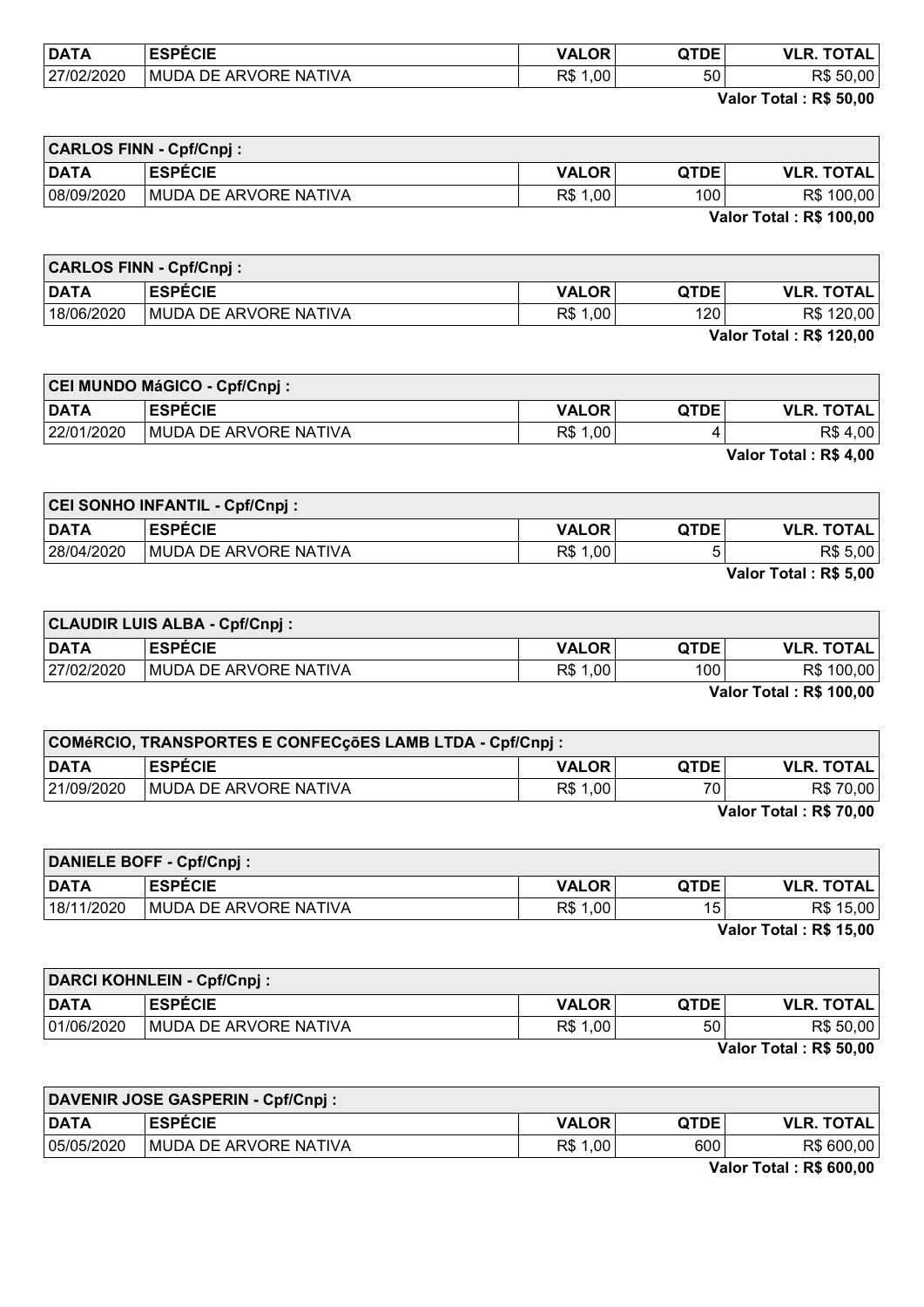|             | DAVENIR JOSE GASPERIN - Cpf/Cnpj: |              |             |                   |
|-------------|-----------------------------------|--------------|-------------|-------------------|
| <b>DATA</b> | <b>ESPECIE</b>                    | <b>VALOR</b> | <b>QTDE</b> | <b>VLR. TOTAL</b> |
| 28/07/2020  | MUDA DE ARVORE NATIVA             | R\$ 1,00     | 100         | R\$ 100,00        |

Valor Total : R\$ 100,00

| <b>EDI JEFERSON PROBST - Cpf/Cnpj:</b> |                       |              |             |                   |
|----------------------------------------|-----------------------|--------------|-------------|-------------------|
| <b>DATA</b>                            | <b>ESPECIE</b>        | <b>VALOR</b> | <b>QTDE</b> | <b>VLR. TOTAL</b> |
| 21/07/2020                             | MUDA DE ARVORE NATIVA | R\$ 1,00     | 30          | R\$ 30,00         |
|                                        |                       |              |             | ---               |

Valor Total : R\$ 30,00

|             | <b>ELIANE MARISE SIMON WERNER - Cpf/Cnpj:</b> |              |                 |                        |
|-------------|-----------------------------------------------|--------------|-----------------|------------------------|
| <b>DATA</b> | <b>ESPECIE</b>                                | <b>VALOR</b> | <b>QTDE</b>     | <b>VLR. TOTAL</b>      |
| 21/07/2020  | <b>IMUDA DE ARVORE NATIVA</b>                 | R\$ 1,00     | 20 <sub>1</sub> | R\$ 20,00              |
|             |                                               |              |                 | Valor Total: R\$ 20,00 |

|             | <b>ELIAS ROGÉRIO LUNARDI - Cpf/Cnpj:</b> |              |             |                                |
|-------------|------------------------------------------|--------------|-------------|--------------------------------|
| <b>DATA</b> | <b>ESPECIE</b>                           | <b>VALOR</b> | <b>QTDE</b> | <b>VLR. TOTAL</b>              |
| 23/09/2020  | MUDA DE ARVORE NATIVA                    | R\$ 1,00     | 140 l       | R\$ 140,00                     |
|             |                                          |              |             | <b>Valor Total: R\$ 140,00</b> |

| <b>EMEIEF PADRE JOSé DE ANCHIETA - Cpf/Cnpj :</b> |                        |              |                 |                                              |
|---------------------------------------------------|------------------------|--------------|-----------------|----------------------------------------------|
| <b>DATA</b>                                       | <b>ESPÉCIE</b>         | <b>VALOR</b> | <b>OTDE</b>     | <b>VLR. TOTAL</b>                            |
| 26/02/2020                                        | IMUDA DE ARVORE NATIVA | R\$ 1,00     | 50 <sup>°</sup> | R\$ 50,00                                    |
|                                                   |                        |              |                 | $\cdots$ $\cdots$ $\cdots$ $\cdots$ $\cdots$ |

Valor Total : R\$ 50,00

| <b>EPAGRI - Cpf/Cnpj:</b> |                               |              |             |                        |
|---------------------------|-------------------------------|--------------|-------------|------------------------|
| <b>DATA</b>               | <b>ESPECIE</b>                | <b>VALOR</b> | <b>QTDE</b> | <b>VLR. TOTAL</b>      |
| 12/08/2020                | <b>IMUDA DE ARVORE NATIVA</b> | R\$ 1,00     | 15          | R\$ 15,00              |
|                           |                               |              |             | Vales Tatal - Dê de An |

Valor Total : R\$ 15,00

| <b>EPAGRI - Cpf/Cnpj:</b> |                               |              |                   |                                     |
|---------------------------|-------------------------------|--------------|-------------------|-------------------------------------|
| <b>DATA</b>               | <b>ESPÉCIE</b>                | <b>VALOR</b> | QTDE <sup>1</sup> | <b>VLR. TOTAL</b>                   |
| 21/07/2020                | <b>IMUDA DE ARVORE NATIVA</b> | R\$ 1,00     | 100               | R\$ 100,00                          |
|                           |                               |              |                   | $V_{\text{min}}$ Tatal . De 400.00. |

Valor Total : R\$ 100,00

| <b>EPAGRI - Cpf/Cnpj:</b> |                               |              |             |                         |
|---------------------------|-------------------------------|--------------|-------------|-------------------------|
| <b>DATA</b>               | <b>ESPECIE</b>                | <b>VALOR</b> | <b>QTDE</b> | <b>VLR. TOTAL</b>       |
| 22/07/2020                | <b>IMUDA DE ARVORE NATIVA</b> | R\$ 1,00     | 15          | R\$ 15,00               |
|                           |                               |              |             | 17-1-- T-1-1 . DA 4F AA |

Valor Total : R\$ 15,00

| <b>EUCLIDES PINHEIRO - Cpf/Cnpj:</b> |                               |              |      |                         |
|--------------------------------------|-------------------------------|--------------|------|-------------------------|
| <b>DATA</b>                          | <b>ESPÉCIE</b>                | <b>VALOR</b> | QTDE | <b>VLR. TOTAL</b>       |
| 30/09/2020                           | <b>IMUDA DE ARVORE NATIVA</b> | R\$ 1,00     | 200  | R\$ 200,00              |
|                                      |                               |              |      | Velax Tatal . De 200.00 |

Valor Total : R\$ 200,00

| <b>EVANDRO BERGAMINI - Cpf/Cnpj:</b> |                               |              |             |                                     |
|--------------------------------------|-------------------------------|--------------|-------------|-------------------------------------|
| DATA                                 | <b>ESPECIE</b>                | <b>VALOR</b> | <b>QTDE</b> | <b>VLR. TOTAL</b>                   |
| 07/10/2020                           | <b>IMUDA DE ARVORE NATIVA</b> | R\$ 1,00     | 50          | R\$ 50,00                           |
|                                      |                               |              |             | $M - L - T - L - L - R - R - R - R$ |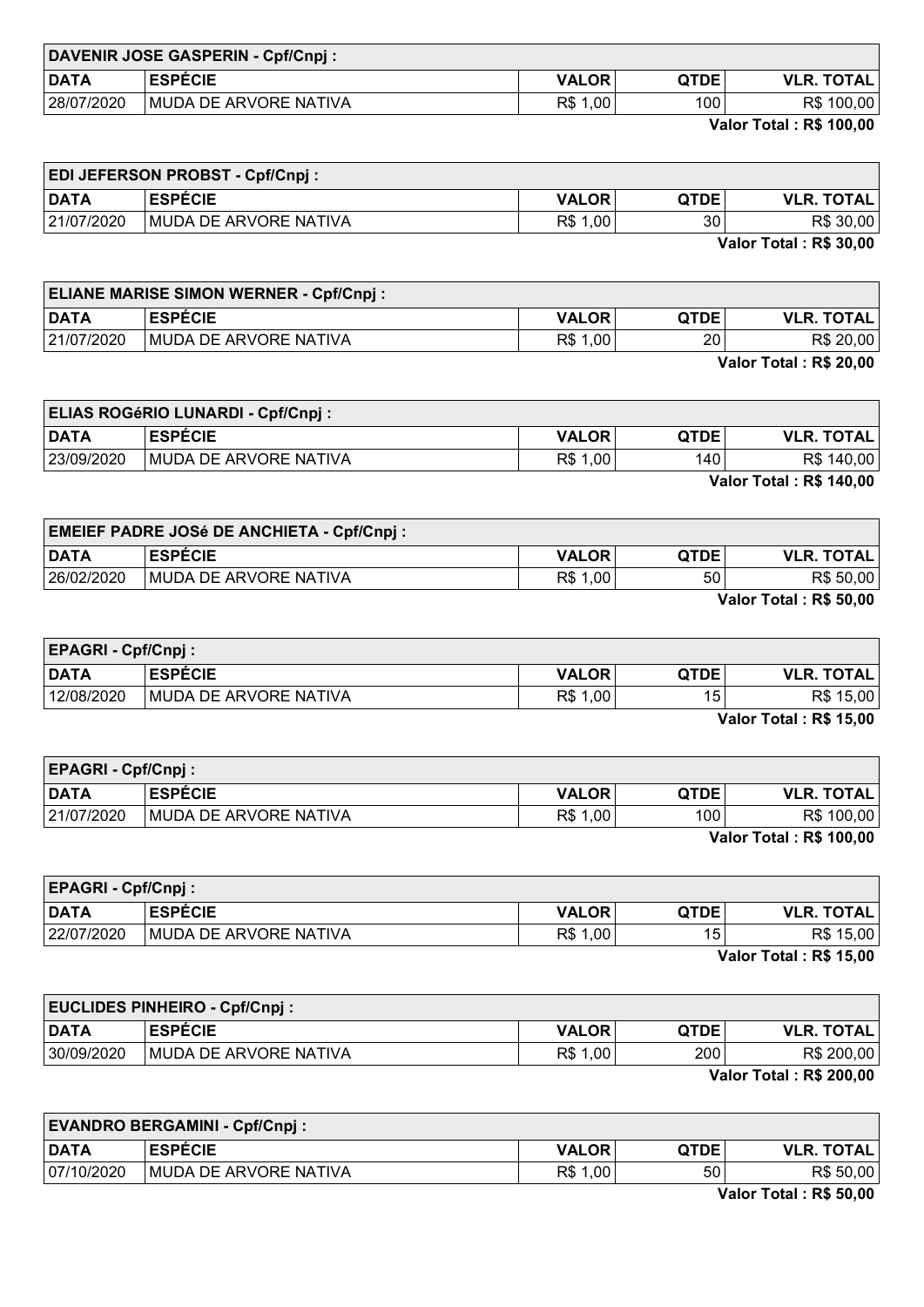| <b>FABIANO PARCELLY FRANÇA BASTOS - Cpf/Cnpj:</b> |                       |              |             |                   |
|---------------------------------------------------|-----------------------|--------------|-------------|-------------------|
| <b>DATA</b>                                       | <b>ESPECIE</b>        | <b>VALOR</b> | <b>QTDE</b> | <b>VLR. TOTAL</b> |
| 06/10/2020                                        | MUDA DE ARVORE NATIVA | R\$<br>1,00  | 200         | R\$ 200,00        |
|                                                   |                       |              |             |                   |

Valor Total : R\$ 200,00

| <b>FIORINDO SBRUZZI - Cpf/Cnpj:</b> |                               |              |             |                   |
|-------------------------------------|-------------------------------|--------------|-------------|-------------------|
| <b>DATA</b>                         | <b>ESPECIE</b>                | <b>VALOR</b> | <b>QTDE</b> | <b>VLR. TOTAL</b> |
| 27/05/2020                          | <b>IMUDA DE ARVORE NATIVA</b> | R\$ 1,00     | 60          | R\$ 60,00         |
|                                     |                               |              |             | _ _<br>---        |

Valor Total : R\$ 60,00

| <b>GODFRID HELMUTH PAULUS - Cpf/Cnpj:</b> |                        |              |             |                   |
|-------------------------------------------|------------------------|--------------|-------------|-------------------|
| <b>DATA</b>                               | <b>ESPECIE</b>         | <b>VALOR</b> | <b>QTDE</b> | <b>VLR. TOTAL</b> |
| 03/09/2020                                | IMUDA DE ARVORE NATIVA | R\$ 1,00     | 100         | R\$ 100,00        |
| <b>Valor Total: R\$ 100,00</b>            |                        |              |             |                   |

| <b>INSTITUTO CATUETê - Cpf/Cnpj :</b> |                       |              |             |                                |
|---------------------------------------|-----------------------|--------------|-------------|--------------------------------|
| <b>DATA</b>                           | <b>ESPECIE</b>        | <b>VALOR</b> | <b>QTDE</b> | <b>VLR. TOTAL</b>              |
| 02/10/2020                            | MUDA DE ARVORE NATIVA | R\$ 1,00     | 100         | R\$ 100,00                     |
|                                       |                       |              |             | <b>Valor Total: R\$ 100,00</b> |

| <b>INSTITUTO CATUETê - Cpf/Cnpj :</b> |                               |              |                |                                                                                                                                                                                                                                                                                                                                    |
|---------------------------------------|-------------------------------|--------------|----------------|------------------------------------------------------------------------------------------------------------------------------------------------------------------------------------------------------------------------------------------------------------------------------------------------------------------------------------|
| <b>DATA</b>                           | <b>ESPECIE</b>                | <b>VALOR</b> | <b>QTDE</b>    | <b>VLR. TOTAL</b>                                                                                                                                                                                                                                                                                                                  |
| 02/09/2020                            | <b>IMUDA DE ARVORE NATIVA</b> | R\$ 1,00     | $1.000$ $\mid$ | R\$ 1.000,00                                                                                                                                                                                                                                                                                                                       |
|                                       |                               |              |                | $\mathbf{v}$ $\mathbf{r}$ $\mathbf{r}$ $\mathbf{r}$ $\mathbf{r}$ $\mathbf{r}$ $\mathbf{r}$ $\mathbf{r}$ $\mathbf{r}$ $\mathbf{r}$ $\mathbf{r}$ $\mathbf{r}$ $\mathbf{r}$ $\mathbf{r}$ $\mathbf{r}$ $\mathbf{r}$ $\mathbf{r}$ $\mathbf{r}$ $\mathbf{r}$ $\mathbf{r}$ $\mathbf{r}$ $\mathbf{r}$ $\mathbf{r}$ $\mathbf{r}$ $\mathbf{$ |

Valor Total : R\$ 1.000,00

| <b>INSTITUTO CATUETê - Cpf/Cnpj :</b> |                               |              |             |                   |
|---------------------------------------|-------------------------------|--------------|-------------|-------------------|
| <b>DATA</b>                           | <b>ESPÉCIE</b>                | <b>VALOR</b> | <b>QTDE</b> | <b>VLR. TOTAL</b> |
| 12/02/2020                            | <b>IMUDA DE ARVORE NATIVA</b> | R\$ 1,00     | 10          | R\$ 10,00         |
| Volor Total : DC 40.00                |                               |              |             |                   |

Valor Total : R\$ 10,00

| <b>INSTITUTO CATUETê - Cpf/Cnpj :</b> |                               |              |             |                                |
|---------------------------------------|-------------------------------|--------------|-------------|--------------------------------|
| <b>DATA</b>                           | <b>ESPECIE</b>                | <b>VALOR</b> | <b>QTDE</b> | <b>VLR. TOTAL</b>              |
| 19/08/2020                            | <b>IMUDA DE ARVORE NATIVA</b> | R\$ 1,00     | 150         | R\$ 150,00                     |
|                                       |                               |              |             | <b>Valor Total: R\$ 150,00</b> |

| <b>INSTITUTO SANTé - Cpf/Cnpj :</b> |                               |              |             |                   |
|-------------------------------------|-------------------------------|--------------|-------------|-------------------|
| <b>DATA</b>                         | <b>ESPECIE</b>                | <b>VALOR</b> | <b>QTDE</b> | <b>VLR. TOTAL</b> |
| 21/09/2020                          | <b>IMUDA DE ARVORE NATIVA</b> | R\$ 1,00     | 60          | R\$ 60,00         |

Valor Total : R\$ 60,00

| <b>IVAIR JOSÉ BARBIERI - Cpf/Cnpj :</b> |                               |              |                 |                         |
|-----------------------------------------|-------------------------------|--------------|-----------------|-------------------------|
| <b>DATA</b>                             | <b>ESPECIE</b>                | <b>VALOR</b> | <b>QTDE</b>     | <b>VLR. TOTAL</b>       |
| 14/09/2020                              | <b>IMUDA DE ARVORE NATIVA</b> | R\$ 1,00     | 20 <sub>1</sub> | R\$ 20,00               |
|                                         |                               |              |                 | Velar Tatal - DÊ 20.00. |

Valor Total : R\$ 20,00

| <b>IVAIR JOSÉ BARBIERI - Cpf/Cnpj :</b> |                               |              |             |                                               |
|-----------------------------------------|-------------------------------|--------------|-------------|-----------------------------------------------|
| DATA                                    | <b>ESPÉCIE</b>                | <b>VALOR</b> | <b>QTDE</b> | <b>VLR. TOTAL</b>                             |
| 17/07/2020                              | <b>IMUDA DE ARVORE NATIVA</b> | R\$ 1,00     | 30          | R\$ 30,00                                     |
|                                         |                               |              |             | $M_{\odot}$ is a finite in the case of $\sim$ |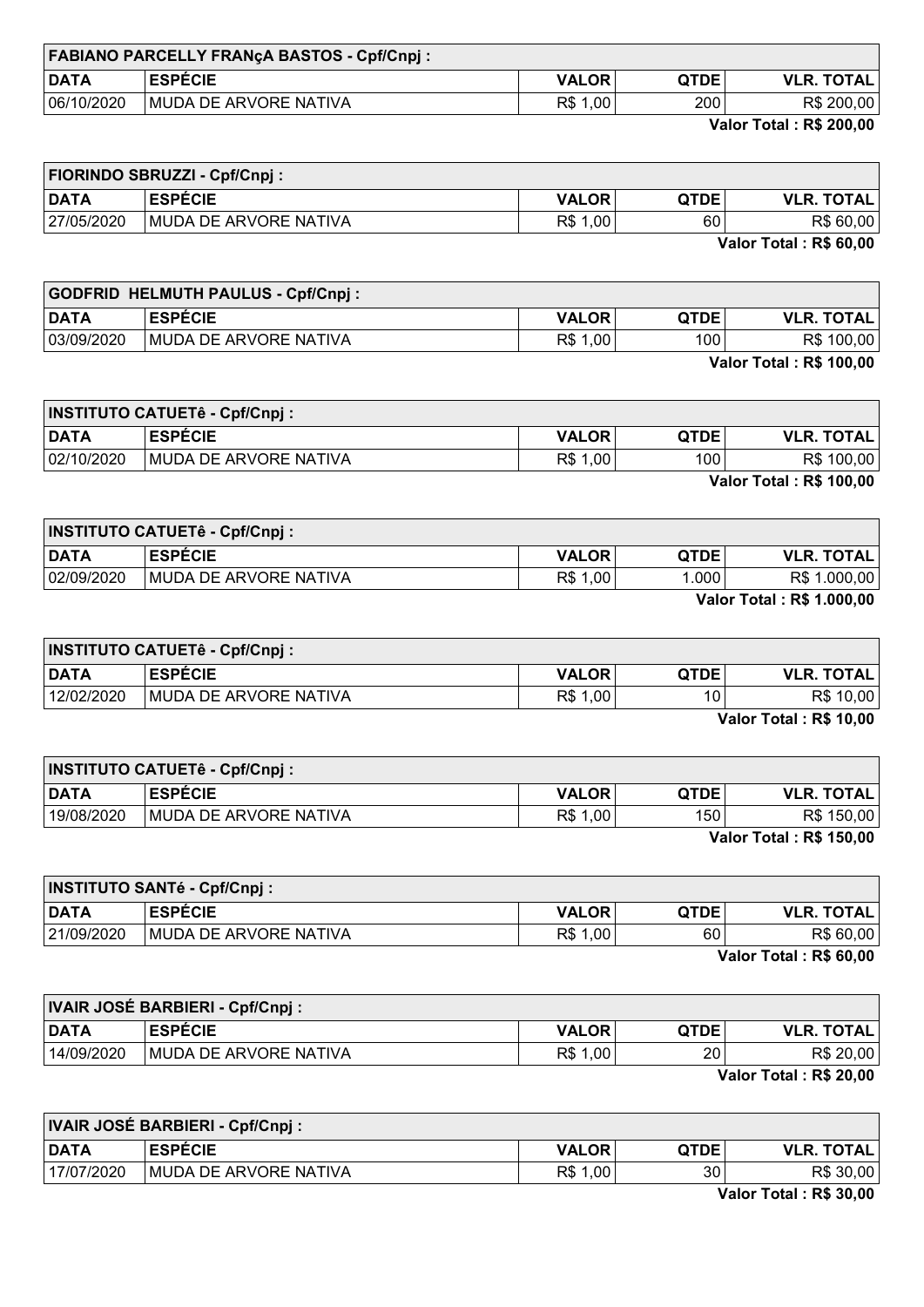| <b>IVAIR JOSÉ BARBIERI - Cpf/Cnpj:</b> |                               |              |             |                   |
|----------------------------------------|-------------------------------|--------------|-------------|-------------------|
| <b>DATA</b>                            | <b>ESPECIE</b>                | <b>VALOR</b> | <b>QTDE</b> | <b>VLR. TOTAL</b> |
| 22/07/2020                             | <b>IMUDA DE ARVORE NATIVA</b> | R\$ 1,00     | 60          | R\$ 60,00         |

Valor Total : R\$ 60,00

| <b>JHONATAN TORAL - Cpf/Cnpj:</b> |                       |              |                 |                   |
|-----------------------------------|-----------------------|--------------|-----------------|-------------------|
| <b>DATA</b>                       | <b>ESPECIE</b>        | <b>VALOR</b> | <b>QTDE</b>     | <b>VLR. TOTAL</b> |
| 25/08/2020                        | MUDA DE ARVORE NATIVA | R\$ 1,00     | 50 <sup>°</sup> | R\$ 50,00         |
|                                   |                       |              |                 |                   |

Valor Total : R\$ 50,00

| JOCEMAR LAZZARI - Cpf/Cnpj: |                        |              |                 |                   |
|-----------------------------|------------------------|--------------|-----------------|-------------------|
| <b>DATA</b>                 | <b>ESPECIE</b>         | <b>VALOR</b> | <b>QTDE</b>     | <b>VLR. TOTAL</b> |
| 14/10/2020                  | IMUDA DE ARVORE NATIVA | R\$ 1,00     | 15 <sub>1</sub> | R\$ 15,00         |
| Valor Total: R\$ 15,00      |                        |              |                 |                   |

JUCIMAR MOSQUEN - Cpf/Cnpj : DATA ESPÉCIE VALOR QTDE VLR. TOTAL

| 01/07/2020 | <b>MUDA DE ARVORE NATIVA</b> | R\$ 1,00 | 50 | R\$ 50,00              |
|------------|------------------------------|----------|----|------------------------|
|            |                              |          |    | Valor Total: R\$ 50,00 |
|            |                              |          |    |                        |

| <b>KELIN CRISTINA BEDIN - Cpf/Cnpj:</b> |                       |                 |                  |                   |  |
|-----------------------------------------|-----------------------|-----------------|------------------|-------------------|--|
| <b>DATA</b>                             | <b>ESPÉCIE</b>        | <b>VALOR</b>    | <b>QTDE</b>      | <b>VLR. TOTAL</b> |  |
| 10/02/2020                              | MUDA DE ARVORE NATIVA | R\$ 1,00        | 150 <sub>1</sub> | R\$ 150,00        |  |
|                                         |                       | $       -$<br>. |                  |                   |  |

Valor Total : R\$ 150,00

| <b>LEONI CARLOS MAZIERO - Cpf/Cnpj:</b> |                               |              |             |                   |
|-----------------------------------------|-------------------------------|--------------|-------------|-------------------|
| <b>DATA</b>                             | <b>ESPECIE</b>                | <b>VALOR</b> | <b>QTDE</b> | <b>VLR. TOTAL</b> |
| 27/07/2020                              | <b>IMUDA DE ARVORE NATIVA</b> | R\$ 1,00     | 150         | R\$ 150,00        |
| Valor Total . DC 150.00                 |                               |              |             |                   |

Valor Total : R\$ 150,00

| LIONS CLUBE LIONESSES SãO MIGUEL - Cpf/Cnpj : |                               |              |             |                        |
|-----------------------------------------------|-------------------------------|--------------|-------------|------------------------|
| <b>DATA</b>                                   | <b>ESPECIE</b>                | <b>VALOR</b> | <b>QTDE</b> | <b>VLR. TOTAL.</b>     |
| 07/08/2020                                    | <b>IMUDA DE ARVORE NATIVA</b> | R\$ 1,00     | 15          | R\$ 15,00              |
|                                               |                               |              |             | Velax Tatal : DC 45 00 |

Valor Total : R\$ 15,00

| LUIZ MáRIO SIGNOR - Cpf/Cnpj: |                       |              |                 |                   |
|-------------------------------|-----------------------|--------------|-----------------|-------------------|
| <b>DATA</b>                   | <b>ESPÉCIE</b>        | <b>VALOR</b> | <b>QTDE</b>     | <b>VLR. TOTAL</b> |
| 06/01/2020                    | MUDA DE ARVORE NATIVA | R\$ 1,00     | 20 <sup>°</sup> | R\$ 20,00         |
|                               |                       |              |                 | $       -$<br>.   |

Valor Total : R\$ 20,00

| MACODESC - Cpf/Cnpj:     |                               |              |             |                   |
|--------------------------|-------------------------------|--------------|-------------|-------------------|
| <b>DATA</b>              | <b>ESPÉCIE</b>                | <b>VALOR</b> | <b>QTDE</b> | <b>VLR. TOTAL</b> |
| 21/05/2020               | <b>IMUDA DE ARVORE NATIVA</b> | R\$ 1,00     | 200         | R\$ 200,00        |
| Velor Tatal - Dê 200.00. |                               |              |             |                   |

Valor Total : R\$ 200,00

| <b>MARCELO FAQUI - Cpf/Cnpj:</b> |                        |              |             |                   |
|----------------------------------|------------------------|--------------|-------------|-------------------|
| <b>DATA</b>                      | <b>ESPECIE</b>         | <b>VALOR</b> | <b>QTDE</b> | <b>VLR. TOTAL</b> |
| 10/02/2020                       | IMUDA DE ARVORE NATIVA | R\$ 1,00     | 50          | R\$ 50,00         |
|                                  |                        |              |             | ----------        |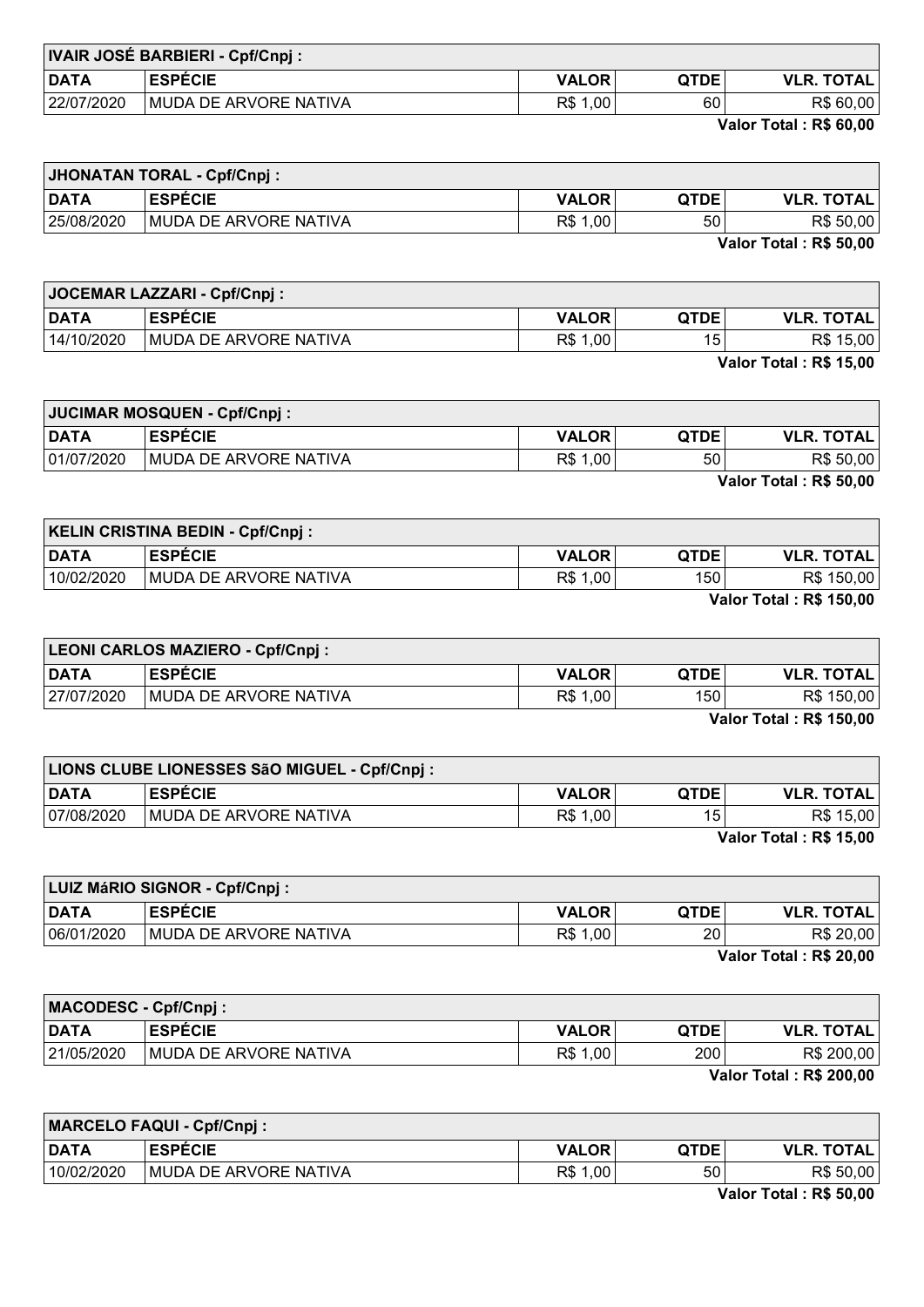| <b>MARIELI RONISI RANGRAB - Cpf/Cnpj:</b> |                       |              |             |                   |
|-------------------------------------------|-----------------------|--------------|-------------|-------------------|
| <b>DATA</b>                               | <b>ESPECIE</b>        | <b>VALOR</b> | <b>QTDE</b> | <b>VLR. TOTAL</b> |
| 14/08/2020                                | MUDA DE ARVORE NATIVA | R\$<br>1,00  | 15          | R\$ 15,00         |

Valor Total : R\$ 15,00

| <b>MARINES DALSSASSO - Cpf/Cnpj:</b> |                       |              |                 |                   |
|--------------------------------------|-----------------------|--------------|-----------------|-------------------|
| <b>DATA</b>                          | <b>ESPECIE</b>        | <b>VALOR</b> | <b>QTDE</b>     | <b>VLR. TOTAL</b> |
| 30/11/2020                           | MUDA DE ARVORE NATIVA | R\$ 1,00     | 15 <sub>1</sub> | R\$ 15,00         |
|                                      |                       |              |                 | ---               |

Valor Total : R\$ 15,00

| <b>OSCAR ANTONIO PIAZZA - Cpf/Cnpj:</b> |              |             |                   |
|-----------------------------------------|--------------|-------------|-------------------|
| <b>ESPECIE</b>                          | <b>VALOR</b> | <b>QTDE</b> | <b>VLR. TOTAL</b> |
| MUDA DE ARVORE NATIVA                   | R\$ 1,00     |             | R\$<br>ا 00,      |
|                                         |              |             | .                 |

Valor Total : R\$ 1,00

| PEDRO SIMÃO BALBINOT - Cpf/Cnpj : |                       |              |             |                        |
|-----------------------------------|-----------------------|--------------|-------------|------------------------|
| <b>DATA</b>                       | <b>ESPECIE</b>        | <b>VALOR</b> | <b>QTDE</b> | <b>VLR. TOTAL</b>      |
| 04/06/2020                        | MUDA DE ARVORE NATIVA | R\$ 1,00     | 10          | R\$ 10,00              |
|                                   |                       |              |             | Valor Total: R\$ 10,00 |

| <b>PEDRO ZAPANI - Cpf/Cnpj:</b> |                        |              |                 |                   |
|---------------------------------|------------------------|--------------|-----------------|-------------------|
| <b>DATA</b>                     | <b>ESPECIE</b>         | <b>VALOR</b> | <b>QTDE</b>     | <b>VLR. TOTAL</b> |
| 08/12/2020                      | IMUDA DE ARVORE NATIVA | R\$ 1,00     | 15 <sub>1</sub> | R\$ 15,00         |
|                                 |                        |              |                 | ---               |

Valor Total : R\$ 15,00

| <b>RICARDO DRESCH - Cpf/Cnpj:</b> |                               |              |             |                        |
|-----------------------------------|-------------------------------|--------------|-------------|------------------------|
| <b>DATA</b>                       | <b>ESPECIE</b>                | <b>VALOR</b> | <b>QTDE</b> | <b>VLR. TOTAL</b>      |
| 27/10/2020                        | <b>IMUDA DE ARVORE NATIVA</b> | R\$ 1,00     | 50          | R\$ 50,00              |
|                                   |                               |              |             | Velax Tatal : DC EO OO |

Valor Total : R\$ 50,00

| <b>ROBSON CARDOSO - Cpf/Cnpj:</b> |                        |              |             |                      |
|-----------------------------------|------------------------|--------------|-------------|----------------------|
| <b>DATA</b>                       | <b>ESPECIE</b>         | <b>VALOR</b> | <b>QTDE</b> | <b>VLR. TOTAL</b>    |
| 18/02/2020                        | IMUDA DE ARVORE NATIVA | R\$ 1,00     | 150         | R\$ 150,00           |
|                                   |                        |              |             | _ _ _ . _ _ _ _<br>. |

Valor Total : R\$ 150,00

| <b>SADIR ANTONIO PERONDI - Cpf/Cnpj:</b> |                               |              |             |                   |
|------------------------------------------|-------------------------------|--------------|-------------|-------------------|
| <b>DATA</b>                              | <b>ESPÉCIE</b>                | <b>VALOR</b> | <b>QTDE</b> | <b>VLR. TOTAL</b> |
| 14/09/2020                               | <b>IMUDA DE ARVORE NATIVA</b> | R\$ 1,00     | 50          | R\$ 50,00         |
|                                          |                               |              |             | ------<br>___     |

Valor Total : R\$ 50,00

| <b>SALET CÂMARA - Cpf/Cnpj:</b> |                               |              |      |                   |
|---------------------------------|-------------------------------|--------------|------|-------------------|
| DATA                            | <b>ESPÉCIE</b>                | <b>VALOR</b> | QTDE | <b>VLR. TOTAL</b> |
| 25/06/2020                      | <b>IMUDA DE ARVORE NATIVA</b> | R\$ 1,00     | 100  | R\$ 100,00        |
| Velay Tatal . DC 400.00         |                               |              |      |                   |

Valor Total : R\$ 100,00

| SECRERIA MUNICIPAL DE EDUCAçãO - Cpf/Cnpj : |                       |              |             |                         |
|---------------------------------------------|-----------------------|--------------|-------------|-------------------------|
| <b>DATA</b>                                 | <b>ESPECIE</b>        | <b>VALOR</b> | <b>QTDE</b> | <b>VLR. TOTAL</b>       |
| 26/02/2020                                  | MUDA DE ARVORE NATIVA | R\$ 1,00     | 1001        | R\$ 100,00              |
|                                             |                       |              |             | Velax Tatal : DC 400.00 |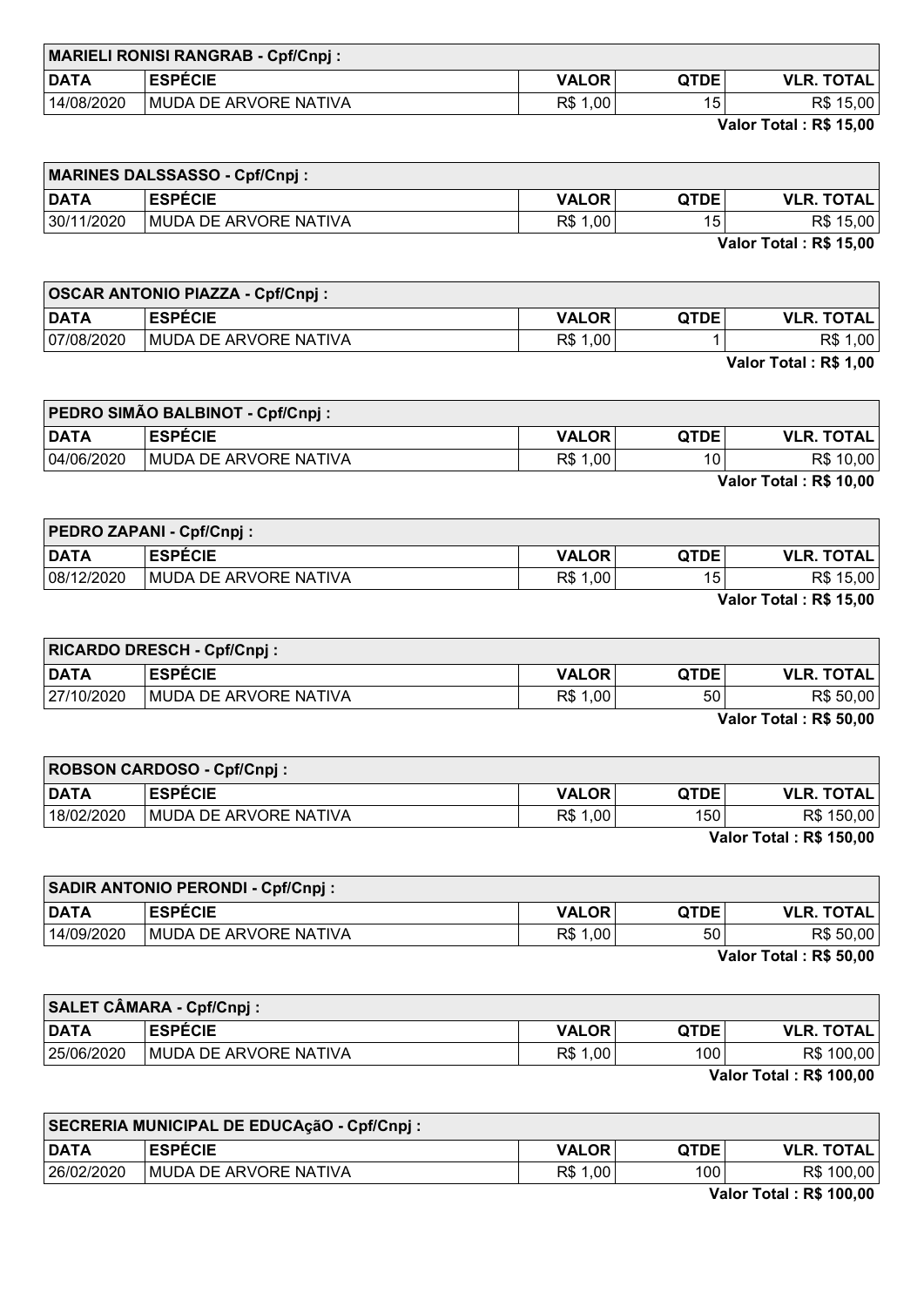| SECRERIA MUNICIPAL DE EDUCAçãO - Cpf/Cnpj : |                        |              |             |                   |
|---------------------------------------------|------------------------|--------------|-------------|-------------------|
| <b>DATA</b>                                 | <b>ESPECIE</b>         | <b>VALOR</b> | <b>QTDE</b> | <b>VLR. TOTAL</b> |
| 30/09/2020                                  | IMUDA DE ARVORE NATIVA | R\$ 1,00     | 75          | R\$ 75,00         |

Valor Total : R\$ 75,00

|             | <b>SECRETARIA MUNICIPAL DE AGRICULTURA - Cpf/Cnpj :</b> |              |             |                   |
|-------------|---------------------------------------------------------|--------------|-------------|-------------------|
| <b>DATA</b> | <b>ESPECIE</b>                                          | <b>VALOR</b> | <b>QTDE</b> | <b>VLR. TOTAL</b> |
| 04/12/2020  | <b>MUDA DE ARVORE NATIVA</b>                            | R\$ 1,00     | 20          | R\$ 20,00         |
|             |                                                         |              |             | ----------        |

Valor Total : R\$ 20,00

|             | <b>SECRETARIA MUNICIPAL DE AGRICULTURA - Cpf/Cnpj :</b> |              |             |                                |
|-------------|---------------------------------------------------------|--------------|-------------|--------------------------------|
| <b>DATA</b> | <b>ESPECIE</b>                                          | <b>VALOR</b> | <b>QTDE</b> | <b>VLR. TOTAL</b>              |
| 30/04/2020  | MUDA DE ARVORE NATIVA                                   | R\$ 1,00     | 400         | R\$ 400,00                     |
|             |                                                         |              |             | <b>Valor Total: R\$ 400,00</b> |

|             | <b>SECRETARIA MUNICIPAL DE AGRICULTURA - Cpf/Cnpj :</b> |              |             |                                |
|-------------|---------------------------------------------------------|--------------|-------------|--------------------------------|
| <b>DATA</b> | <b>ESPECIE</b>                                          | <b>VALOR</b> | <b>QTDE</b> | <b>VLR. TOTAL</b>              |
| 02/03/2020  | MUDA DE ARVORE NATIVA                                   | R\$ 1,00     | 200         | R\$ 200,00                     |
|             |                                                         |              |             | <b>Valor Total: R\$ 200,00</b> |

| SECRETARIA MUNICIPAL DE DESENVOLVIMENTO ECONôMICO SUSTENTáVEL - Cpf/Cnpj : |                               |              |                 |                   |
|----------------------------------------------------------------------------|-------------------------------|--------------|-----------------|-------------------|
| <b>DATA</b>                                                                | <b>ESPECIE</b>                | <b>VALOR</b> | <b>QTDE</b>     | <b>VLR. TOTAL</b> |
| 28/04/2020                                                                 | <b>IMUDA DE ARVORE NATIVA</b> | R\$ 1,00     | 15 <sub>1</sub> | R\$ 15,00         |
|                                                                            |                               |              |                 | ----              |

Valor Total : R\$ 15,00

| SéRGIO CARLOS RANZI NETO - Cpf/Cnpj : |                               |              |                 |                        |
|---------------------------------------|-------------------------------|--------------|-----------------|------------------------|
| <b>DATA</b>                           | <b>LESPECIE</b>               | <b>VALOR</b> | <b>QTDE</b>     | <b>VLR. TOTAL</b>      |
| 10/02/2020                            | <b>IMUDA DE ARVORE NATIVA</b> | R\$ 1,00     | 10 <sub>1</sub> | R\$ 10,00              |
|                                       |                               |              |                 | Velax Tatal : DC 40.00 |

Valor Total : R\$ 10,00

| <b>SILVESTRE LUIZ CANTU - Cpf/Cnpj :</b> |                        |              |             |                                           |
|------------------------------------------|------------------------|--------------|-------------|-------------------------------------------|
| <b>DATA</b>                              | <b>ESPECIE</b>         | <b>VALOR</b> | <b>QTDE</b> | <b>VLR. TOTAL</b>                         |
| 10/09/2020                               | IMUDA DE ARVORE NATIVA | R\$ 1,00     | 50          | R\$ 50,00                                 |
|                                          |                        |              |             | $V = L \cdot T + L$ , $R \cdot R \cdot R$ |

Valor Total : R\$ 50,00

|             | SILVIO BOLSI - Cpf/Cnpj:      |              |             |                       |
|-------------|-------------------------------|--------------|-------------|-----------------------|
| <b>DATA</b> | <b>ESPECIE</b>                | <b>VALOR</b> | <b>QTDE</b> | <b>VLR. TOTAL</b>     |
| 23/06/2020  | <b>IMUDA DE ARVORE NATIVA</b> | R\$ 1,00     | 25          | R\$ 25,00             |
|             |                               |              |             | $-1 - -1$<br>___<br>. |

Valor Total : R\$ 25,00

| SIRINEU LEãO - Cpf/Cnpj: |                               |              |             |                        |
|--------------------------|-------------------------------|--------------|-------------|------------------------|
| DATA                     | <b>ESPÉCIE</b>                | <b>VALOR</b> | <b>QTDE</b> | <b>VLR. TOTAL</b>      |
| 24/02/2020               | <b>IMUDA DE ARVORE NATIVA</b> | R\$ 1,00     | 20          | R\$ 20,00              |
|                          |                               |              |             | Volor Total + DC 20.00 |

Valor Total : R\$ 20,00

| <b>STAEL VARGAS BUENO - Cpf/Cnpj:</b> |                               |              |             |                                       |
|---------------------------------------|-------------------------------|--------------|-------------|---------------------------------------|
| <b>DATA</b>                           | <b>ESPÉCIE</b>                | <b>VALOR</b> | <b>QTDE</b> | <b>VLR. TOTAL</b>                     |
| 14/02/2020                            | <b>IMUDA DE ARVORE NATIVA</b> | R\$ 1,00     | 140         | R\$ 140,00                            |
|                                       |                               |              |             | $M - L - T - L - L - R - A + R - R -$ |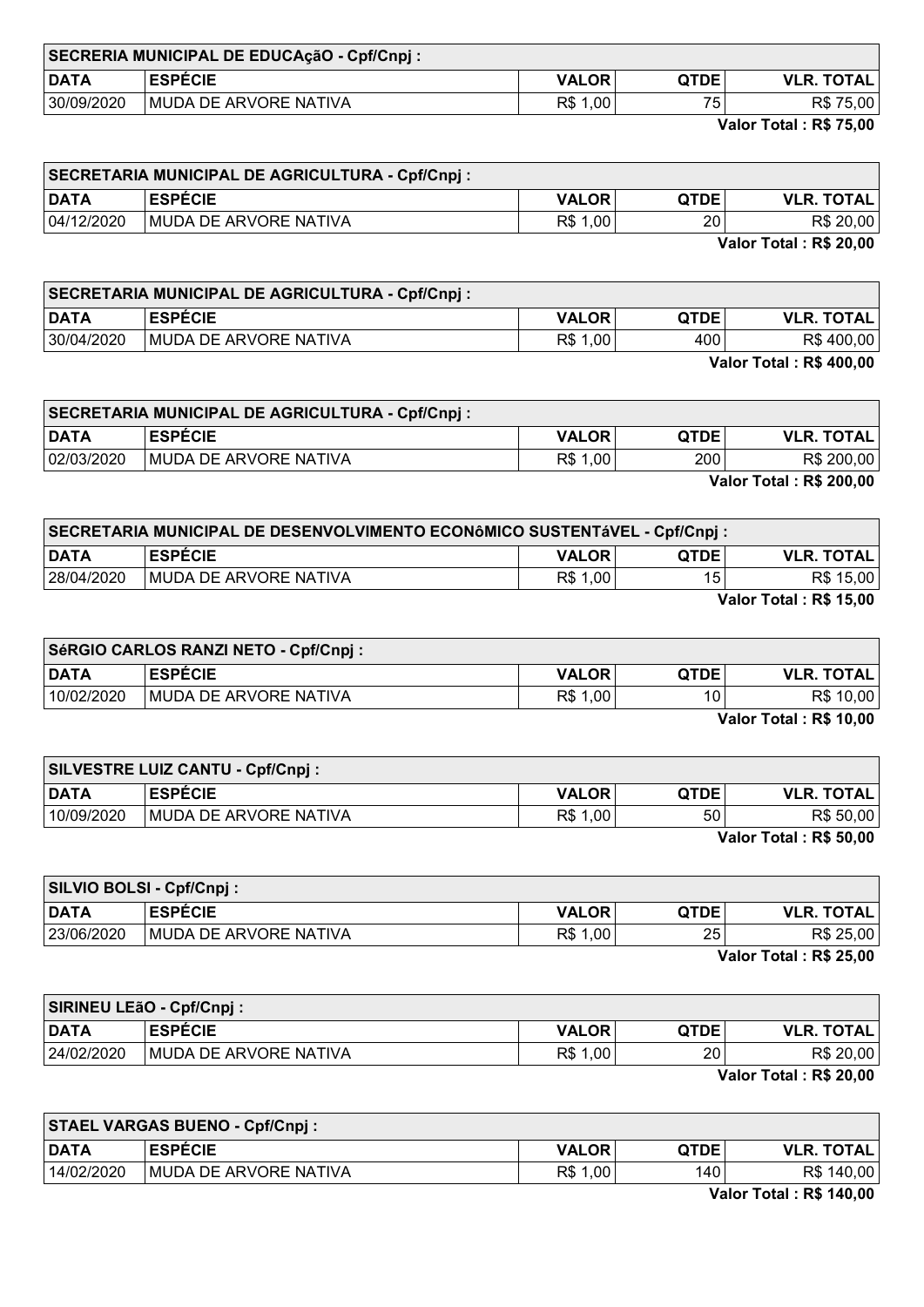| <b>TANIA MARIA VANIN SCHAFER - Cpf/Cnpj:</b> |              |             |                   |
|----------------------------------------------|--------------|-------------|-------------------|
| <b>ESPECIE</b>                               | <b>VALOR</b> | <b>QTDE</b> | <b>VLR. TOTAL</b> |
| MUDA DE ARVORE NATIVA                        | R\$<br>1,00  | 15          | R\$ 15,00         |
|                                              |              |             |                   |

Valor Total : R\$ 15,00

| <b>TATIANE BRANCALIONE - Cpf/Cnpj:</b> |                       |              |             |                   |
|----------------------------------------|-----------------------|--------------|-------------|-------------------|
| <b>DATA</b>                            | <b>ESPECIE</b>        | <b>VALOR</b> | <b>QTDE</b> | <b>VLR. TOTAL</b> |
| 12/08/2020                             | MUDA DE ARVORE NATIVA | R\$ 1,00     | 20          | R\$ 20,00         |
|                                        |                       |              |             | .                 |

Valor Total : R\$ 20,00

| <b>VALDECIR LUIZ SCHMITZ - Cpf/Cnpj:</b> |                       |              |                 |                        |
|------------------------------------------|-----------------------|--------------|-----------------|------------------------|
| <b>DATA</b>                              | <b>ESPECIE</b>        | <b>VALOR</b> | <b>QTDE</b>     | <b>VLR. TOTAL</b>      |
| 03/12/2020                               | MUDA DE ARVORE NATIVA | R\$ 1,00     | 50 <sub>1</sub> | R\$ 50,00              |
|                                          |                       |              |                 | Valor Total: R\$ 50,00 |

| <b>VALDEMAR MINETTO - Cpf/Cnpj:</b> |                               |              |             |                                |
|-------------------------------------|-------------------------------|--------------|-------------|--------------------------------|
| <b>DATA</b>                         | <b>ESPECIE</b>                | <b>VALOR</b> | <b>QTDE</b> | <b>VLR. TOTAL</b>              |
| 16/06/2020                          | <b>IMUDA DE ARVORE NATIVA</b> | R\$ 1,00     | 100         | R\$ 100,00                     |
|                                     |                               |              |             | <b>Valor Total: R\$ 100,00</b> |

| VALMIR LUIZ MELLA - Cpf/Cnpj : |                        |              |                  |                   |
|--------------------------------|------------------------|--------------|------------------|-------------------|
| <b>DATA</b>                    | <b>ESPECIE</b>         | <b>VALOR</b> | <b>QTDE</b>      | <b>VLR. TOTAL</b> |
| 09/11/2020                     | IMUDA DE ARVORE NATIVA | R\$ 1,00     | 100 <sub>1</sub> | R\$ 100,00        |
|                                |                        |              |                  | $        -$<br>.  |

Valor Total : R\$ 100,00

| VERA LúCIA BULLA COLLE - Cpf/Cnpj : |                               |              |             |                       |
|-------------------------------------|-------------------------------|--------------|-------------|-----------------------|
| <b>DATA</b>                         | <b>ESPECIE</b>                | <b>VALOR</b> | <b>QTDE</b> | <b>VLR. TOTAL</b>     |
| 20/01/2020                          | <b>IMUDA DE ARVORE NATIVA</b> | R\$ 1,00     |             | R\$ 6,00              |
|                                     |                               |              |             | Volor Total . DC C 00 |

Valor Total : R\$ 6,00

| VILSON VICENTE HEYDT - Cpf/Cnpj : |                               |              |      |                                                               |
|-----------------------------------|-------------------------------|--------------|------|---------------------------------------------------------------|
| <b>DATA</b>                       | <b>ESPÉCIE</b>                | <b>VALOR</b> | QTDE | <b>VLR. TOTAL</b>                                             |
| 22/10/2020                        | <b>IMUDA DE ARVORE NATIVA</b> | R\$ 1,00     | 80   | R\$ 80,00                                                     |
|                                   |                               |              |      | $M_{\odot}$ $\sim$ T <sub>r</sub> $\sim$ $\sim$ $\sim$ 00.00. |

Valor Total : R\$ 80,00

| VOLCIR NARCISO - Cpf/Cnpj: |                               |              |      |                   |
|----------------------------|-------------------------------|--------------|------|-------------------|
| <b>DATA</b>                | <b>ESPECIE</b>                | <b>VALOR</b> | QTDE | <b>VLR. TOTAL</b> |
| 22/01/2020                 | <b>IMUDA DE ARVORE NATIVA</b> | R\$ 1,00     | 140  | R\$ 140,00        |
| Velov Tatel - DC 440.00    |                               |              |      |                   |

**r** 

Valor Total : R\$ 140,00

| <b>WALDEMIRO FOCKINK - Cpf/Cnpj:</b> |                               |              |             |                               |
|--------------------------------------|-------------------------------|--------------|-------------|-------------------------------|
| <b>DATA</b>                          | <b>ESPÉCIE</b>                | <b>VALOR</b> | <b>QTDE</b> | <b>VLR. TOTAL</b>             |
| 20/07/2020                           | <b>IMUDA DE ARVORE NATIVA</b> | R\$ 1,00     |             | R\$ 6,00                      |
|                                      |                               |              |             | $V = L \cdot T = L$ . Dê e an |

Valor Total : R\$ 6,00

| <b>WALDEMIRO FOCKINK - Cpf/Cnpj:</b> |                       |              |             |                   |
|--------------------------------------|-----------------------|--------------|-------------|-------------------|
| DATA                                 | <b>ESPÉCIE</b>        | <b>VALOR</b> | <b>QTDE</b> | <b>VLR. TOTAL</b> |
| 18/08/2020                           | MUDA DE ARVORE NATIVA | R\$ 1,00     | 4           | R\$ 4,00          |
|                                      |                       |              |             | ________          |